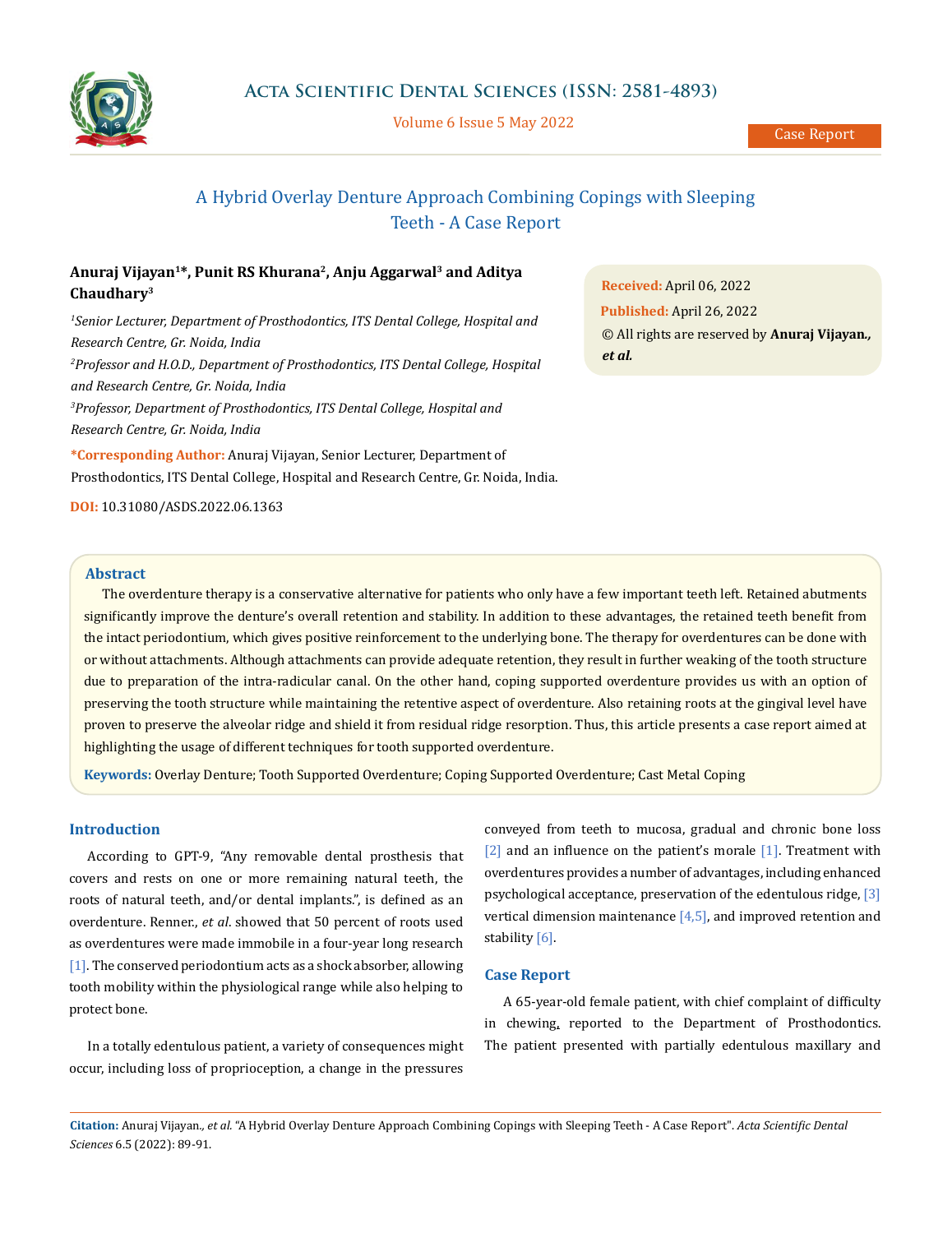mandibular arches. On intraoral and radiographic examination teeth number 14,11,21,23, 37,34,33 and 43 were present (Figure 1).



**Figure 1:** Pre-rehabilitation intraoral view.

Upon evaluation these teeth were found to have mobility within physiologic limit, hence a decision to retain these teeth following endodontic treatment was made.

Following endodontic treatment metal copings were fabricated for teeth number 11,21,23,23,33 and 34. A decision to section of teeth number 14 and 37, till the gingival level was made due to insufficient tooth structure in tooth number 14. A metal coping on tooth number 37 would have complicated the fabrication of distal part of the mandibular denture due to the additional bulk being incorporated. Hence, a thin layer of composite was bonded over the occlusal surface teeth number 14 and 37 (Figure 2).



**Figure 2: Post coping cementation.** 

Following the cementation of the metal copings, primary (Zelgan 2002; Dentsply, Delhi) and final impressions were made (Aquasil light body, Dentsply Caulk, USA). Jaw relations were recorded and try in was done. It was decided to line the part of denture contacting the copings with a permanent solf liner (Molloplast-B, Detax, Gmbh and Co, Germany). For this step first the denture was flasked and dewaxed.

Following complete elimination of wax, permanent soft liner material was carefully tacked into place on the portion of the cast representing teeth covered with copings. Following which the heat polymerising resin (was packed into the flask (Figure 3).



**Figure 3:** permanent soft liner tacked into place over the coping region on cast.

This was followed by curing of the dentures as per manufacturer's instructions (Figure 4).



**Figure 4:** Final Denture intraorally.

After this the patient was instructed regarding maintenance of the denture and scrupulous oral hygiene.

### **Discussion**

The loss of bone following tooth extraction, commonly known as RRR, has been recorded by Tallgren, Carlsson and Persson,

**Citation:** Anuraj Vijayan*., et al.* "A Hybrid Overlay Denture Approach Combining Copings with Sleeping Teeth - A Case Report". *Acta Scientific Dental Sciences* 6.5 (2022): 89-91.

 $90$